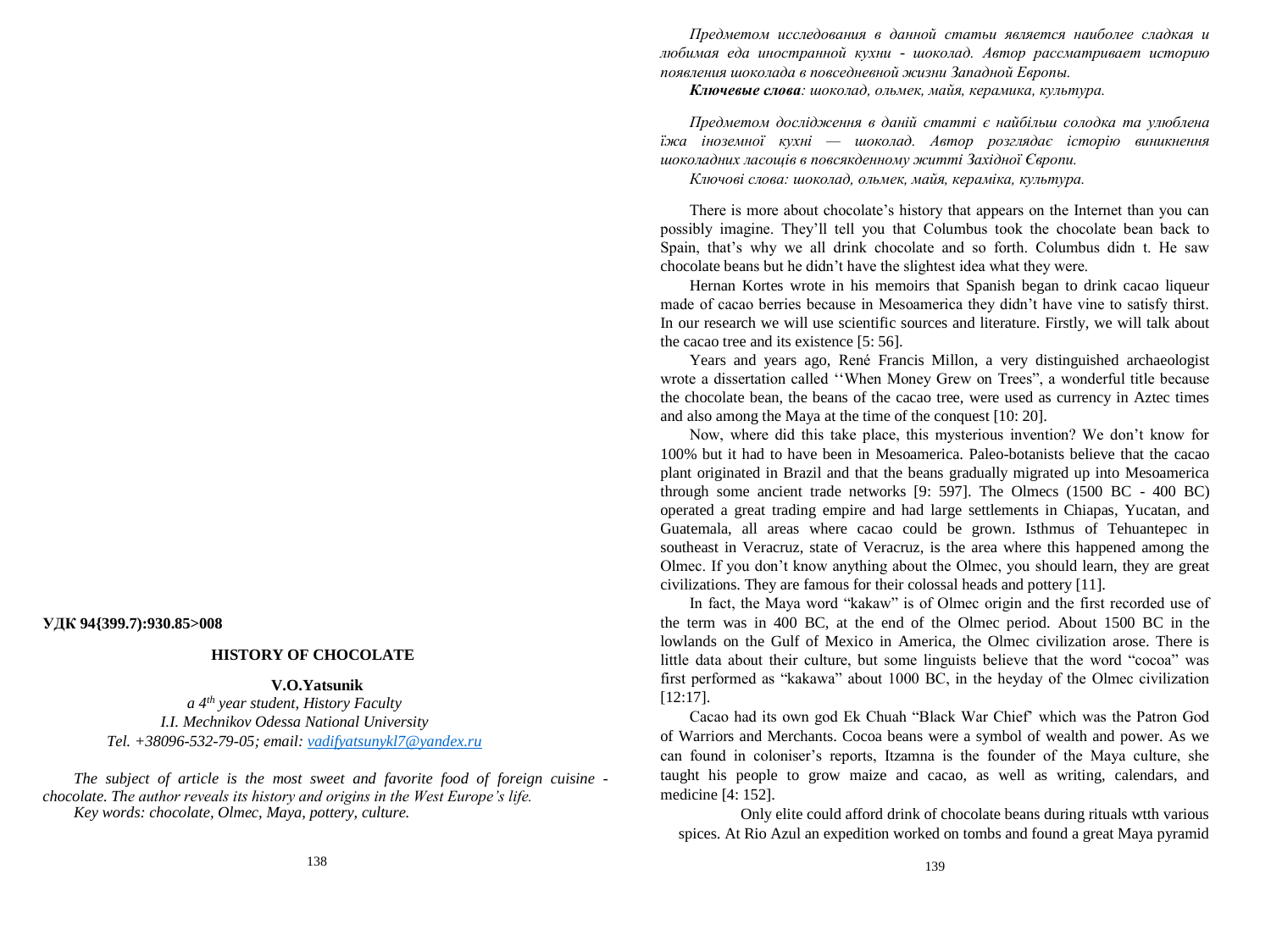probably about 450 A.D. and the died buried in a tomb dug down into the bedrock containing early classic Maya pottery [13; 336-338].

Chocolate is still important today in the Maya area during marriage negotiation« and mariage ceremonies. It was probably sent to important kings as a tribute in a small quantity of chocolate beans. There is the proof of that on the Bonampak murals We understand now that huge sacks of chocolate beans were brought in Probably played \*he same role that Champagne does today.

In the year of 1519, it is said that Emperor Moctezuma greeted Heman Cortes with a frothy chocolate mug. Enhanced with Chili pepper, vanilla or allspice, this drink was the delight of the Royal Court. Chocolate was drunk exclusively by the Aztec elite while com by the indigents [6: 579]. This was the first chocolate to which the Spaniards got used; pepper and vanilla which were added into the drink provided a stronger aroma of nutmeg and sugar.

Until the 16\* century, no European had ever heard of the popular drink from the Central and South American peoples [7; 130].

Christopher Columbus encountered the cacao beans on his fourth mission to the Americas on August 15, 1502 when he and his crew seized a large native canoe that proved to contain among other goods for trade cacao beans. His son Ferdinand commented that the natives greatly valued the beans, which he termed almonds "for when they were brought on board ship together with their goods, I observed that when any of these almonds fell, they all stooped to pick it up, as if an eye had fallen". But while Columbus took cacao beans with him back to Spain, it made no impact until Spanish friars introduced chocolate to the Spanish court [14].

Spanish conquistador Heman Cortes may have been the first European to encounter chocolate when he observed at the court of Montezuma in the 16\* century [2; 27]. Montezuma's daily intake of chocolate was described by Antonio de Solis in 1685: "He had Cups of Gold, and Salvers of the same; and sometimes he drank out of Cocoas [i.e., coconut shells], and natural Shells, very richly set with Jewels [ ] When he had done eating, he usually took a Kind of Chocolate, made after the Manner of the Country, that is, the Substance of the Nut beat up with the Mill till the Cup was filled more with Froth than with Liquor; after which he used to sinoak Tobacco perfumed with liquid Amber [13:336].

Jose de Acosta, a Spanish Jesuit missionary who lived in Peru and then Mexico m the later 16 century, described its use more generally: "Loathsome to such as are not acquainted with it, having a scum or froth that is very unpleasant taste. Yet it is a drink very much esteemed among the Indians, where with they feast noble men who pass through their country. The Spaniards, both men and women that are accustomed to the coimtry are very greedy of this Chocolate. They say they make diverse sorts of It, some hot, some cold, and some temperate, and put therein much of that "chili"; yea, they make paste thereof, the which they say is good for the stomach and against the catarrh" [3: 261].

After the Spanish conquest of the Aztecs, chocolate was imported to Europe. There, It quickly became a court favorite. It was still served as a beverage, but the

coanish added sugar or honey to counteract the natural bitterness [1]. Within about a hundred years, chocolate established a foothold throughout Europe.

The new craze for chocolate brought with it a thriving slave market, as between the early 17\* and late 19\* centuries the laborious and slow processing of the cacao bean was manual. Cacao plantations spread, as the English, Dutch, and French colonized and planted. With the depletion of Mesoamerican workers, largely to disease, cacao production was often the work of poor wage laborers and African slaves Wind-powered and horse-drawn mills were utilized to speed production. Chocolate remained a treat for the elite and the wealthy until the arrival of the Industrial Revolution brought steam-powered engines to speed the processing of the bean. The first steam-driven chocolate mill was created by a French inventor named Debuisson in the early 18\* century'[7; 195].

As the processes for chocolate making became more efficient, new techniques and approaches revolutionized the texture and flavor. In 1815, Dutch chemist Coenraad Van Houten introduced alkaline salts to chocolate, which reduced its bitterness. A few years thereafter, in 1828, he created a press to remove about half the natural fat (cacao butter) from chocolate liquor, which made chocolate both cheaper to produce and more consistent in quality. This innovation introduced the modern era of chocolate [14].

Known as "dutch cocoa", this machine-pressed chocolate was instrumental in the transformation of chocolate to its solid form when in 1847 Joseph Fiy learned to make chocolate moldable by adding back melted cacao butter. Milk had somrtimes been used as an addition to chocolate beverages since the mid-17 century, but in 1875 Daniel Peter invented milk chocolate by mixing a powdered milk developed by Henri Nestlé with the liquor. In 1879, the texture and taste of chocolate was further improved when Rudolphe Lindt invented the conching machine [8].

Besides Nestlé, several chocolate companies had their start in the late 19 and early 20\* centuries. Cadbury was manufacturing boxed chocolates, in England by 1868. In 1893, Milton S. Hershey purchased chocolate processing equipment at the World's Columbian Exposition in Chicago and soon began the career of Hershey s chocolates with chocolate-coated caramels.

In the 19\* century there are the first chocolate bars and Jacques Neaus invents the first candy with praline filling. A 19\* century French chemist wrote about chocolate : "It is a divine celestial drink, it is a genuine panacea - the universal cureall".

During the First and Second World Wars, nourishing and invigorating product was appreciated, mostly in the form of tiles, but also continued to drink it m liquid form. Then people started using popular Venezuelan recipe where chocolate was mixed with sugar and banana flour.

So, here's a long historical path did cocoa beans to our modern solid chocolate.